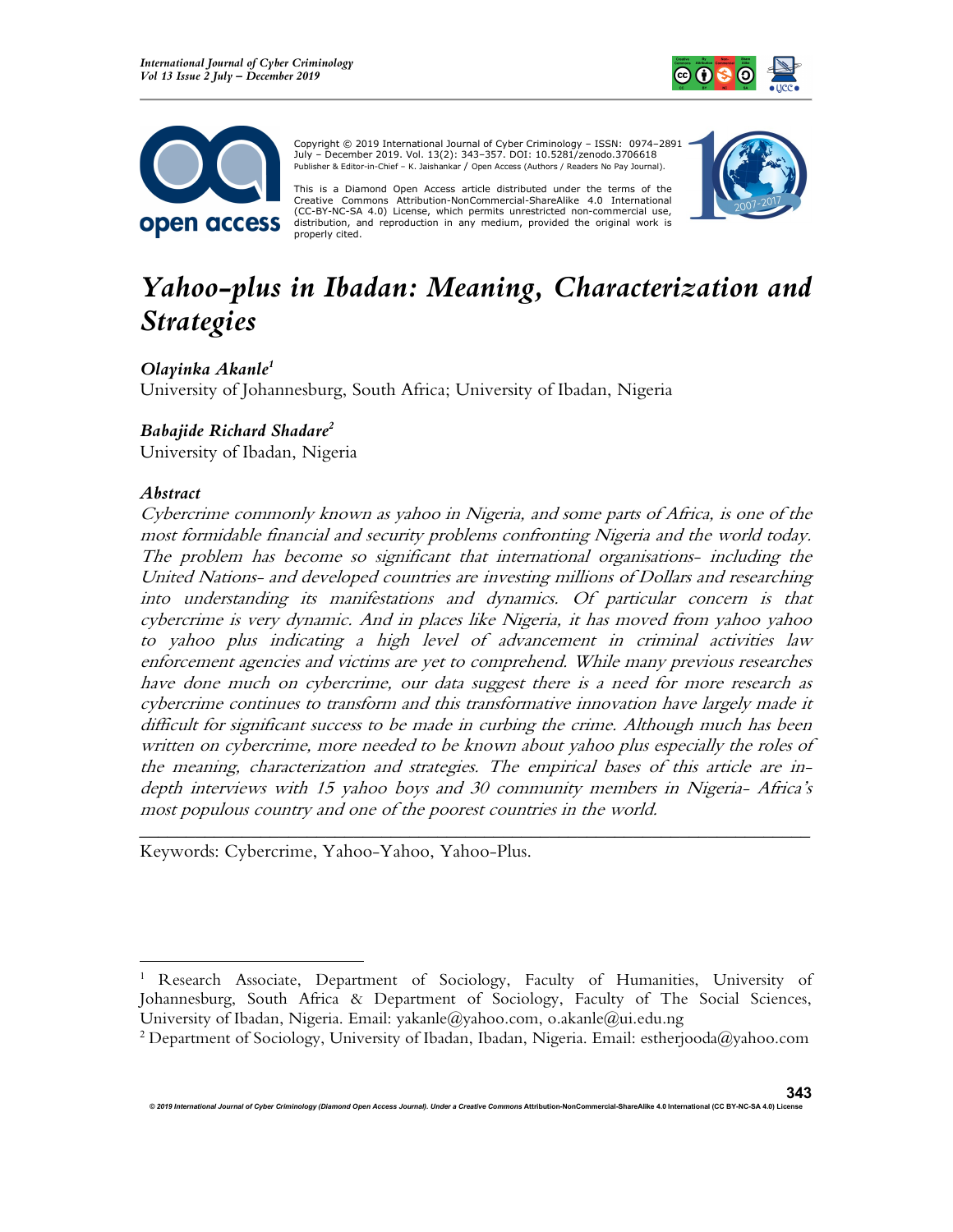#### Introduction

Cybercrime is a very popular crime enabled with deep penetration of information technology especially the internet. Cybercrime is the most challenging and dynamic security threats of this generation and may creep into the next without sufficient cyber criminological data and studies. There is thus the need for studies that capture the transmorgrificating contours of cybercrime. This is particularly so as cybercrime penetrates countries beyond developed countries. In fact, developing countries are becoming more involved cybercrime and their countries lack capacity to counteract the problem. Cybercrimes cut across underdeveloped and developing countries (Adeniran, 2008). Different people across the world have different reasons for engaging in cybercrime. For Ibrahim (2016), the interest in cybercrime in Nigeria is often traceable to economic gains rather and tangentially to psychosocial and geopolitical gains. for Akanle, Adesina and Ankarah, (2016) there are those that engage in cybercrime due to unemployment, lack of social support and failed leadership etc. Also, deprived youths in Nigeria reject rules and embrace the illegal means of achieving culturally prescribed goals because of the structural inequality, weak sanctioning system and the wide gap between the haves and the have nots (Adeniran, 2008). Nonetheless, youths in Nigeria engage in cybercrime due to laziness, greed and the urge to live a luxurious lifestyle (Tade, 2013; Akanle, Adesina & Ankarah, 2016).

It has been observed across literature that cybercrimes such as fraudulent sales online, online romance scam, E-commerce fraud, consumer scam and advance fee fraud are prevalent in Nigeria; they are classified under a code name generally known as yahooyahoo and the perpetrators are generally referred to as yahoo-boys (Adeniran, 2008; Esharenana, Adomi & Igun, 2008; Aransiola & Asindemade, 2011; Ojedokun & Eraye, 2012; Tade & Aliyu, 2016; Akanle, Adesina & Akarah, 2016; Ibrahim, 2016; Abdulrasheed, 2017). In explaining the ways to identify yahoo-boys in Nigeria, Aransiola and Asindemade posited that yahoo-boys can be identified by the way they live.

The claim above is supported by the findings of Ojedokun and Eraye, (2012) that yahoo-boys do spend their proceeds extravagantly by throwing parties and clubbing, lodging in expensive hotels, buying exotic cars, flashy phones and living in a wellfurnished apartment. Yahoo-boys often enjoy the respect and praises they receive from the members of the society and will go to any length to retain it; they also enjoy the big boy status and are popular among friends and lecturers (Tade, 2013; Tade and Aliyu, 2011).

The Economic and Financial Crime Commission (EFCC), police officers, National Cyber Security Division and other government agencies have employed different strategies to combat cybercrimes; they have also spread the awareness and exposed the various tactics used by the cybercriminals which has made their job much more difficult and it has also reduced the chances of successfully defrauding their victims online (Adesina, 2017). The effect of this is that the yahoo-boys will be deprived from the luxurious life style which they hitherto enjoyed, they will be unable to live up to responsibilities and pressures exerted upon them by their peers and lovers and they will be regarded as weak and less manly; they might also suffer all sort of insult and scorn from their romantic partner and peers. In order to avoid this and other similar experiences of being broke, most of the yahoo-boys have turned to various spiritualists for help. With the help of various spiritual ingredients, they can successfully scam their victims by hypnotizing them even though

© 2019 International Journal of Cyber Criminology (Diamond Open Access Journal). Under a Creative Commons Attribution-NonCommercial-ShareAlike 4.0 International (CC BY-NC-SA 4.0)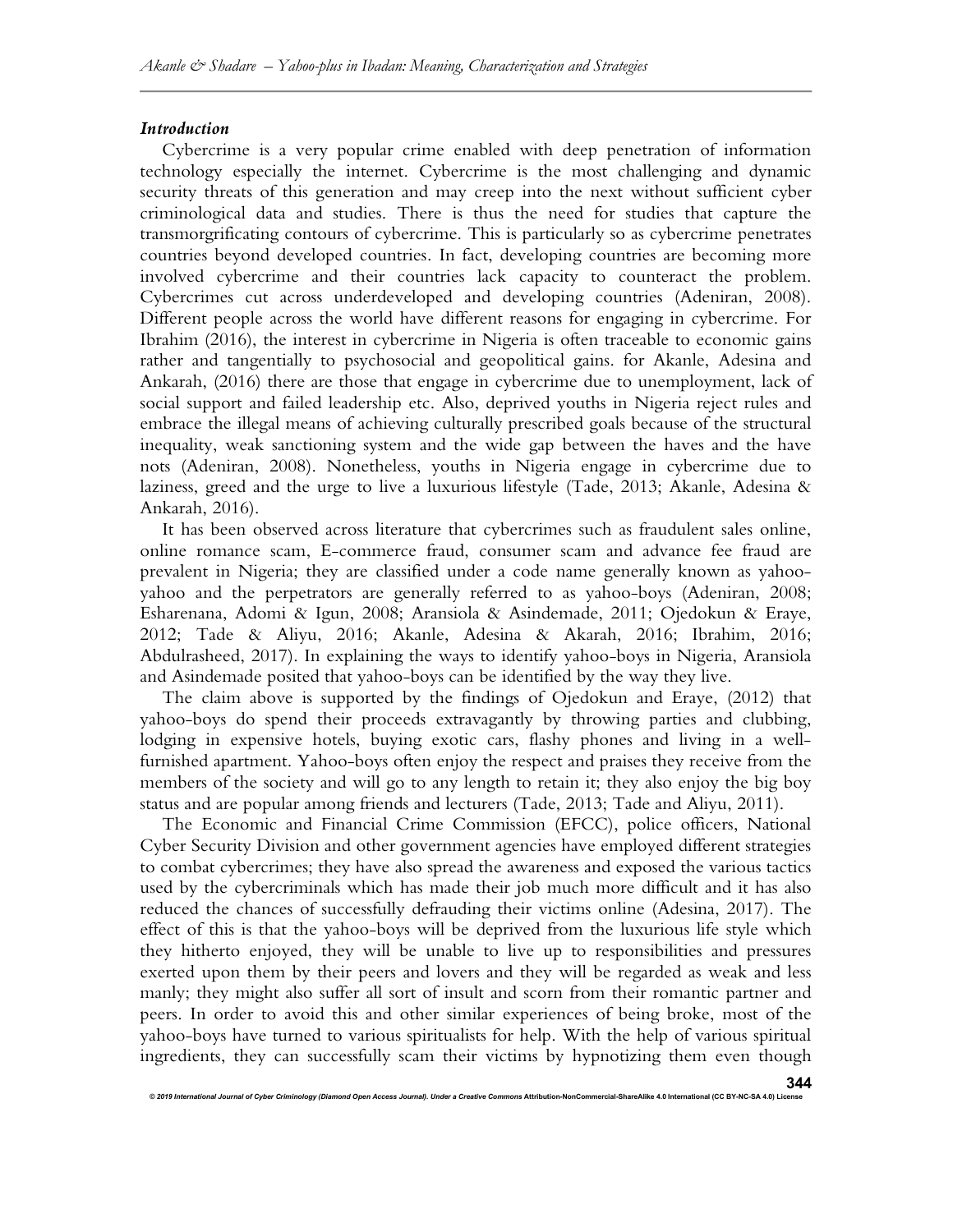

these victims might be aware of the prevalence of cybercrime; this process is referred to as yahoo-plus (Tade, 2013; Aransiola & Asidemade, 2008).

The use of spiritual power has always been part of Yoruba culture. They make use of spiritual powers to solve various problems in their society such as poverty, barrenness, diseases, love, good and will (Tade 2013). As much as these spiritual powers serve good purposes, they have also been used to do evil such as getting quick wealth, retaining power; snatching people's wife and husbands and so on. These spiritual powers are evident in different areas of the society such as the political, religious social and economic areas. The politicians are known for the practice of oath taking and charms to emerge as winners of elections and also to retain political power (Oviasuyi, Ajagun & Isiraoje, 2011). Pastors and Islamic clerics often make use of spiritual power to improve their ministration and also to heal the sick (Jimoh, 2014). Even, the knowledge and practice of spiritual powers are often acted in local dramas. This explains the exposure of youths to the use of spiritual powers to boost their fraudulent activities online. Research questions this article therefore engages are: what is the meaning of yahoo-plus? Who are involved in yahoo-plus? What are the strategies employed in carrying out yahoo-plus in Ibadan?

#### Theoretical Orientation

Human action is social so far as the acting individual attaches a subjective meaning to it. Mere behaviour becomes action when it derives dealings with others and when it is meaningful; that is oriented in its course. The basic requirement is that the actor is aware of what he or she is doing which can be analyzed in terms of their intentions, motives and feelings as they are experienced (Riss, 2017). Riss, (2017) explained that it is not possible for human action to be nonsocial while he is in consciousness. Even if one was unconscious, the consequences of his action can be social. The motive for Yahoo-plus in Nigeria is instrumentally rational. It is fair to assume that the youths who practice ordinary yahoo-yahoo still care a little about values even though they go through much stress and receive little reward. They are somewhat concerned with what people will say and how relatives and friends will react if they should add spiritual ingredients to boost their chances of defrauding their victim effectively. However, people that have upgraded to yahoo-plus have thrown away their conscience, they are more concerned with the gain above every other thing and their strategy is structured towards achieving their goal. The involvement and actions of the ladies, policemen etc. in yahoo-plus are instrumentally rational. Yahooboys alone do not make up yahoo-plus; it is complex and it involves wide participation of members of the society who are only after the economic gains.

### Methodology

The study was conducted in three areas in Ibadan, southwest Nigeria. Ibadan is located in the southwestern part of Nigeria. It is located at 145km north of Lagos; it is a prominent transit point between the coastal region and the areas to the North. Ibadan is located on the longitude  $3^0$ 5 of the Greenwich meridian and latitude  $7^0$ 23 to  $7^0$ 55 north of the equator (Oladele & Olademeji, 2017). The areas in Ibadan where the research was conducted include: Apete, Ajibode and Rindroad. These areas were chosen because yahoo boys especially those practicing yahoo plus seldom live in school hostels. They love luxury life styles and hence stay in hotels or rented luxury apartment that are well furnished to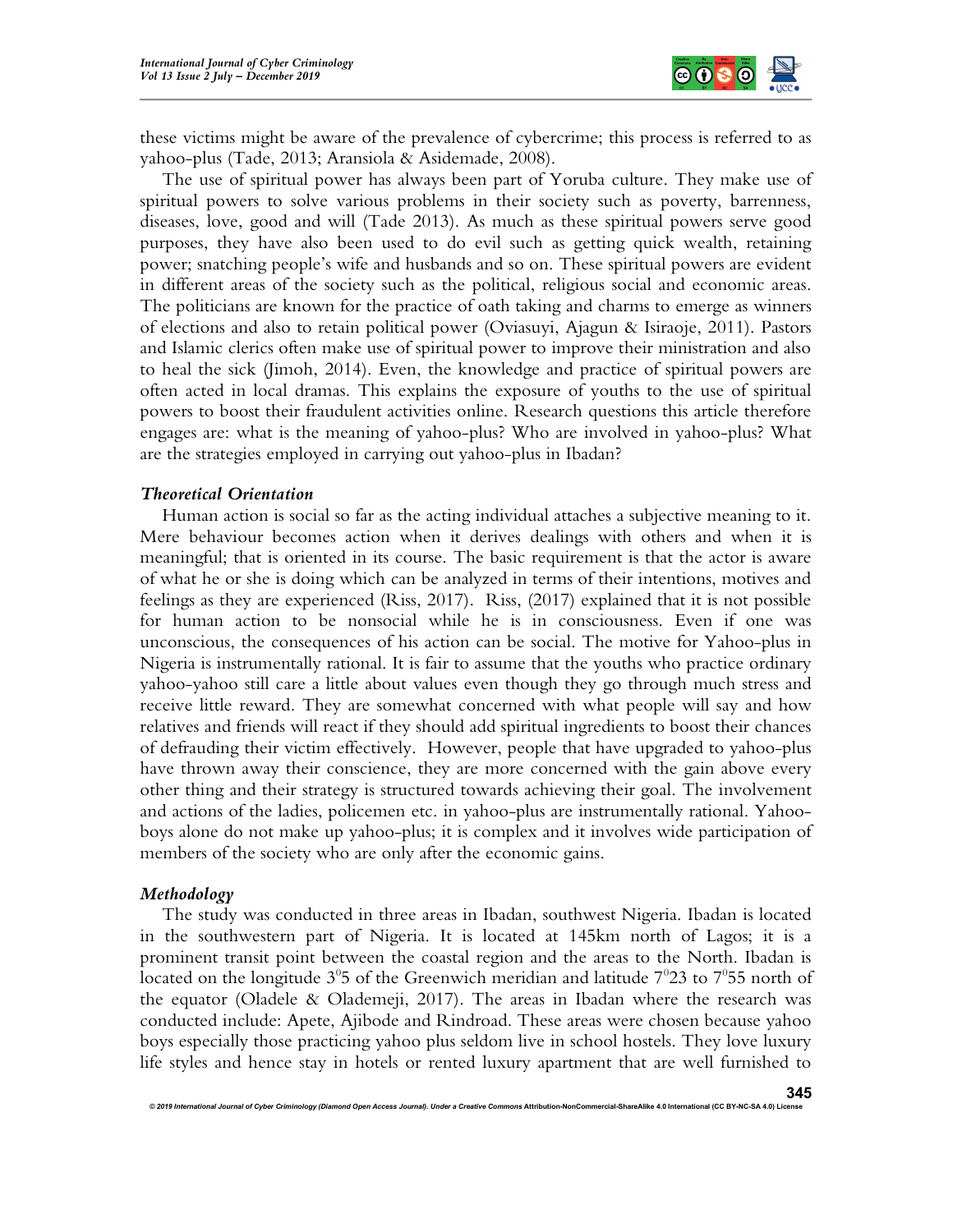their taste. They love privacy and prefer to live closer to clubs and places that suits their lifestyle; this is because the police are always on their tail so living far away from places, they are addicted to going will be dangerous for them. The three areas that were chosen have the characteristics of the lifestyle mentioned above; most clubs we have in Ibadan are located in Ring road, we also have the presence of Shoprite and they are easily accessible from Apete and Ajibode especially at night. Also, in Apete and Ajibode, there is Ventura mall and a large joint where drugs are being sold; the drug is called "skuchis" (it is the mixture of several hard drugs). All these characteristics made this area suitable for the research study.

This study is exploratory in nature. Not much is known about yahoo-plus due to the dearth of studies in the area. Data was collected through In-depth interviews (IDIs) and focus group discussions (FGDs). 3 FGDs which included five participants in each group, were conducted for the community members in the three areas. FGDs were not conducted for the yahoo-boys because they could not be gathered in one place. They were always on the move for entertainment or busy working. 30 IDIs were conducted- 15 were for yahoo-boys and 15 were for community members. Accidental and purposive sampling was adopted to reach the yahoo-boys and the community members. The yahooboys were reached with the help of informant who is well familiar with their activities. The informant sells most of the applications which the yahoo-boys use for their operations. The informant also sells and buys itune cards, gift card and Amazon cards which is a major medium that the yahoo-boys use to collect money from the victim. The availability of the respondents for the study was possible through the snowballing sampling method. The sampling strategy was generally purposive.

Resident of Apete area, Ajibode area and Ring road area and also yahoo-boys in these areas constituted the study population. Three FGD sessions were conducted for the residents of the area to know their reaction towards yahoo-plus. In-depth interview was personally conducted with yahoo-boys in Apete, Ajibode and Ringroad. The aim and purpose of study were explained to them before the interview session. Mostly they preferred to be met in the drug joint (skushis), Ventura mall and various clubs so interview was mostly conducted at night. The IDI contained questions that educed responses from the yahoo-boys on their socio-economic background, the meaning of yahoo plus, the technique of yahoo plus, the role of ladies in yahoo-plus and the obstacle towards curbing yahoo-plus. The sessions were recorded with a cell phone, transcribed and analyzed using manual content analysis and ethnographic summaries. While the content analysis was used to explore and interpret the data collected, ethnographic summaries was used to further enhance data interpretation through the direct quotation of important responses that originated in the course of discussions. In order to guarantee anonymity, personal information that could be used to identify the respondents was not obtained.

## Findings and Discussion

#### 1. The Meaning of Yahoo-Plus

© 2019 International Journal of Cyber Criminology (Diamond Open Access Journal). Under a Creative Co

All the respondents reported that yahoo-plus is when a yahoo-boy adds anything spiritual to yahoo-yahoo. They explained that it is almost impossible to scam anyone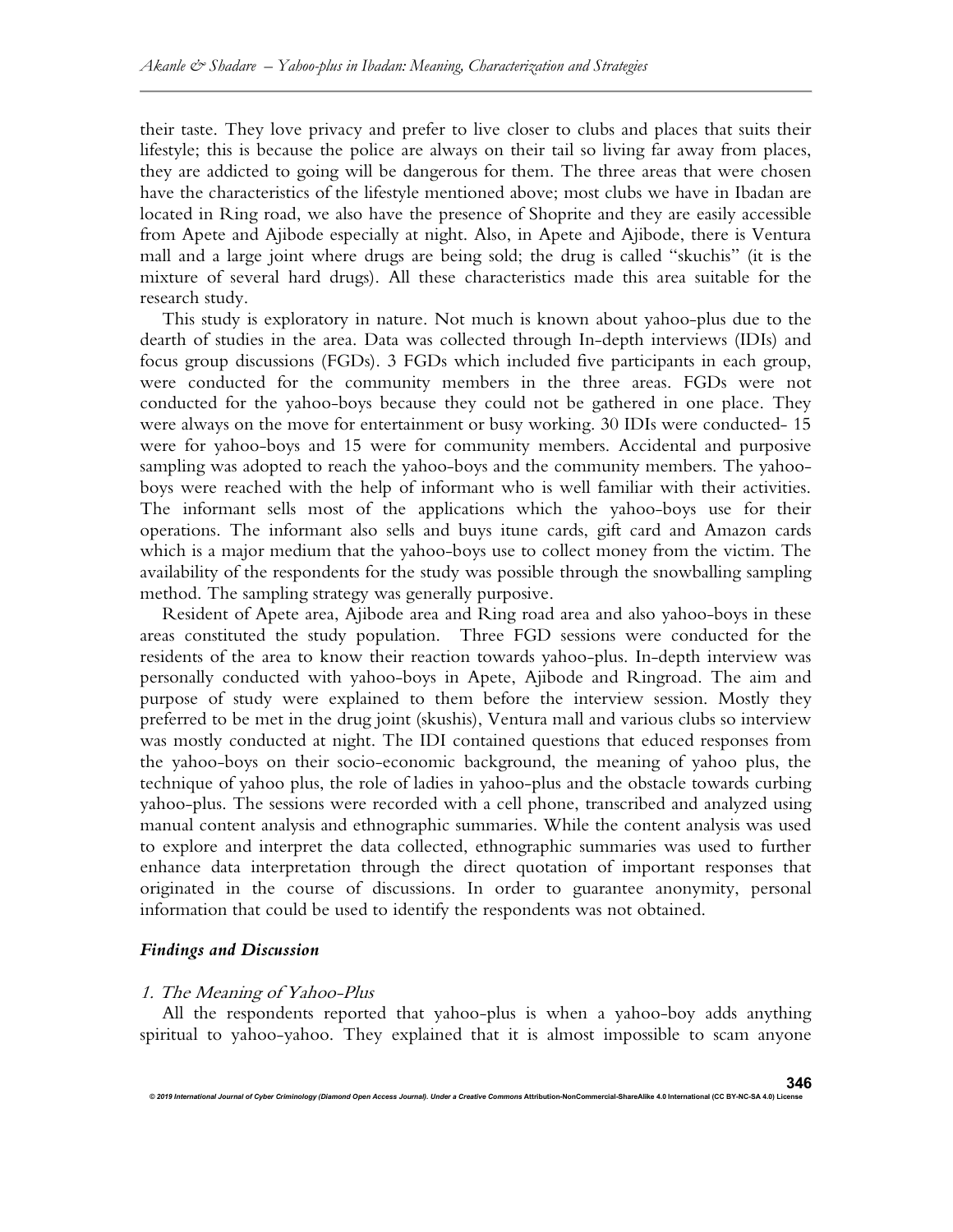

without the spiritual influence because victims are getting wiser and more familiar with their strategies. A respondent stated that;

Yahoo-plus is when a yahoo-boy added (adds) charm to yahoo-yahoo so that he will be getting plenty mugu (victims) and plenty money. Nowadays, young boy (are) driving big (expensive) cars because of yahoo-plus. It helps them to have plenty money that their parent cannot give them; the bad thing is that they use to die a painful death. (Female respondent/IDI/35years/Ajibode).

Another respondent stated that;

Baba the hustle is real, if you no add something, na you go carry last (don't add any spiritual ingredient, you won't get anything). Without any help, you can't collect one dollar from a client. Let's stop deceiving ourselves everybody you see wey dey make am dey add small jazz (that is making progress in his work is adding a little of voodoo). It is only a foolish yahoo-boy that will be wasting his strength trying to scam a client without spiritual help. Only the person that has added jazz (has added voodoo) will successfully win a client heart without stress. (Yahoo plus/IDI/male/26/Ring-road).

The use of voodoo is now rampant and hardly can you find a yahoo boy that has not added one spiritual ingredient or the other. This finding correlates with the work of (Tade, 2013) that "internet fraudsters are drifting into fusing spirituality with cybercrime to become successful". Quoting a yoruba proverb which states that "*ojuboro o se fi* gbomo lowo ekuro" (casual strategy cannot be used to extract a nut from the kernel), he explained that it is difficult for yahoo boys to thrive without the addition of spiritual ingredients (Tade, 2013). Some respondents explained that doing jazz is more than going to the native doctor as widely assumed by members of the society:

Anything you add to improve yahoo-yahoo in order to improve your chance of getting a client is yahoo-plus. Whether you go to the native doctor or church or mosque or you go to India, or china, so far you have added something spiritual, it is yahoo-plus. Yahoo-plus is not as bad as people paint it and it is not limited to the spiritual influence of a native doctor. (Yahooplus/IDI/30/Apete; Yahooplus/IDI/male/28/Ring-road; Yahooboy/IDI/male/23/Ajibode).

From the above, yahoo plus means the addition of any spiritual ingredient (Tade, 2013) and engagement in spiritual activities for the purpose of boosting the chances of a yahoo boy in getting a client online and successfully defrauding the client. Also, for an individual to practice yahoo-plus, he or she must be a yahoo-boy or yahoo girl. Therefore, yahoo plus can be referred to as the advancement of yahoo-yahoo to the spiritual level. In differentiating yahoo-plus from yahoo-yahoo, a respondent stated that:

You can't differentiate between yahoo yahoo and yahoo plus by checking their body (mere looking for signs). It is not as if yahoo plus guys (yahoo boys) involved in yahoo plus are going around putting on rings and you can't conclude that everyone putting on ring is a doing bubble-plus (involved in yahoo plus),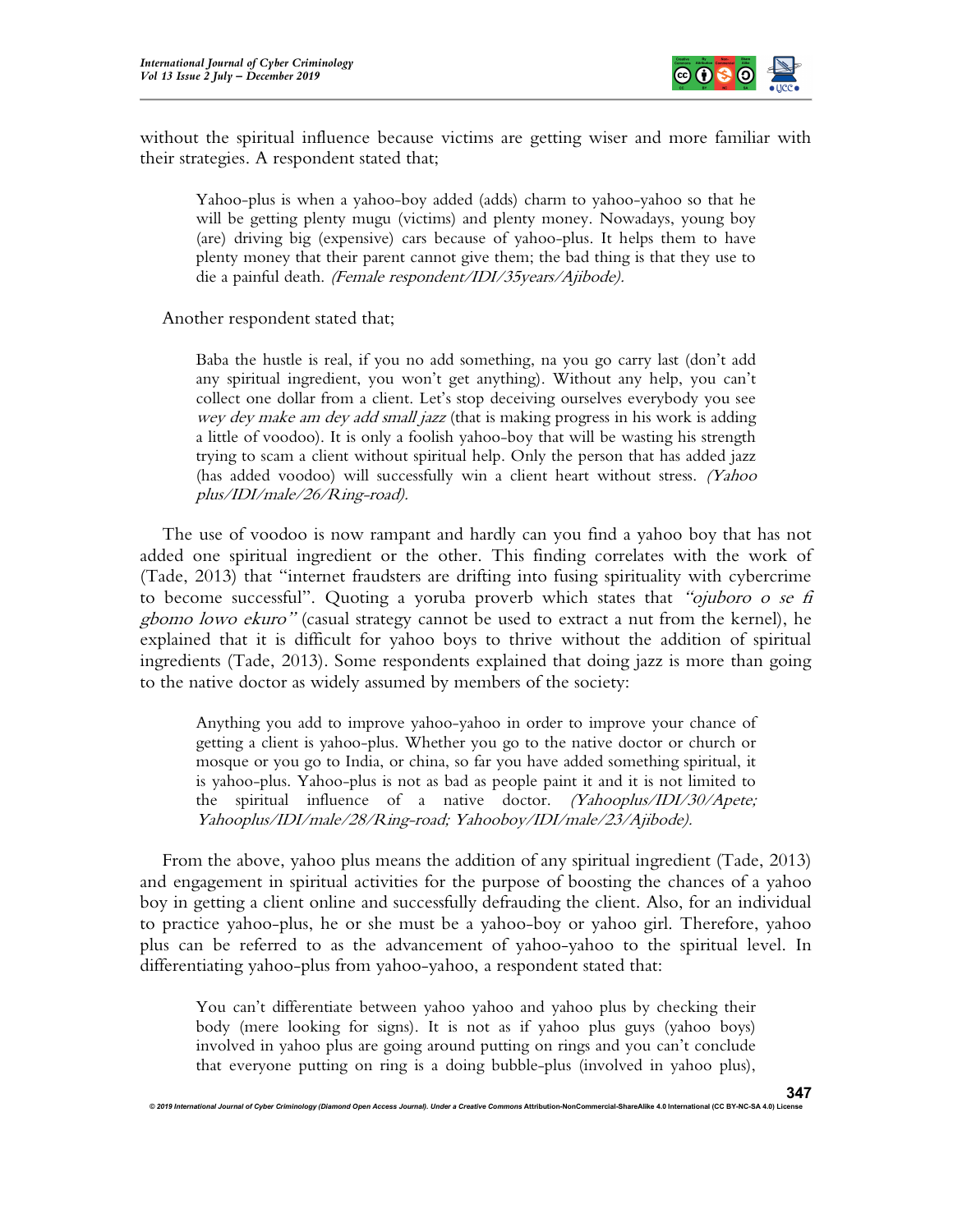none of them do carry calabash around; some, you can't even find jass (anything fetish in their home) and most of them don't have Gbere (incisions) on their body. The only way to differentiate is the level of their money, cars and mouth (wealth accumulation), their influence and the rate at which they are paid by their maga (victim) (yahoo boy/ IDI/male/25/Ring-road).

The difference between yahoo-yahoo and yahoo-plus can be determined by the level of wealth accumulation by those practicing either of them; majority of the respondents reported that the era of rings and incisions are long gone and people have advanced. In fact, one can hardly, physically, distinguish a yahooboy practicing ordinary yahoo-yahoo from those practicing yahoo plus except through their financial status and their influence in the society. This finding resonates with the findings of Tade, (2013) that the dwindling fortunes of yahoo-boys in getting victims due to the increase in awareness of some of their strategies by the police officers and cyber security operatives, have pushed many of them to seeking spiritual help. This means that people involved in yahoo plus are getting spiritual help therefore they are richer than people doing ordinary yahoo-yahoo, hence, a suitable way of distinguishing them.

## 2. Technique of cybercrime

Money is an object with sacred power which can be used for good and bad purposes; according, to Durkheim, "money is revered, feared, worshiped, and treated with the highest respect" (Russel & Melanie, 1990). Desmonde captures this by expressing:

To many of us, money is a mystery, a symbol handled mainly by the priests of high finance, and regarded by us with much of the same reverence and awe as the primitive feels toward the sacred relics providing magical potency in a tribal ritual. As if in a higher plane of reality, the symbol seems to operate in an incomprehensible, mystical way, understood and controllable only by the magic of brokers, accountants, lawyers, and financiers. . ..Like spellbound savages in the presence of the holy, we watch in wonder the solemn proceedings, feeling in a vague, somewhat fearful way that our lives and the happiness of our children are at the mercy of mysterious forces beyond our control. Apart from the esoteric rites of high finance, money seems to function in everyday life much like a miraculous talisman, bringing to us the gratification of almost every conceivable desire. Wherever we go, if we have money, people hasten to do our bidding, as if placed under a magical charm \_\_\_ Like a magical charm, money brings power, which can be used either for good or bad purposes (Russel & Melanie, 1990).

The importance and value of money is particularly stressed by some Yoruba cultural ideals of money. Yoruba people strongly believe that money is the key, (owo ni koko) it is powerful and indispensible (ko se e mani owo). In fact, age does not determine seniority in Yoruba land; seniority position is attributed to people with money and without money, age brings sadness (*Ibanuje ni ojo ori, owo l'agba*). People don't usually obey and listen to poor people rather they deal with rich people with much respect and obedience (Falola & Adebayo, 2000).

As much as the Yoruba strongly acknowledge the importance of money, they also hold in high esteem, values such as integrity, honesty and hard work. They believe one should

© 2019 International Journal of Cyber Criminology (Diamond Open Access Journal). Under a Creative Commons Attribution-NonCommercial-ShareAlike 4.0 International (CC BY-NC-SA 4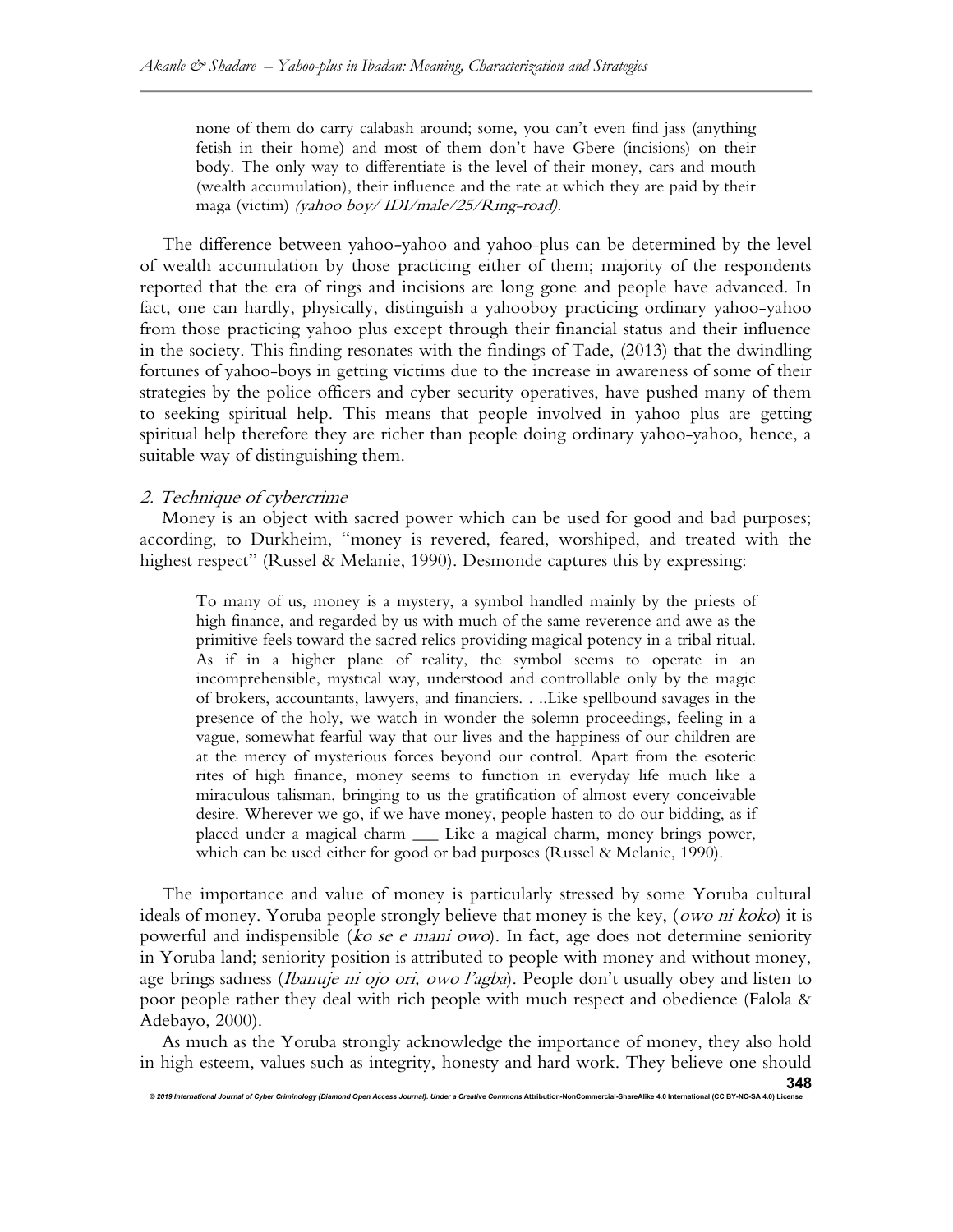

acquire money in an honest manner (*owo eru kii gb'oro*) and the only way one can achieve this is to work hard as hard work is an antidote for poverty *(ise l'oogun ise)* (Tade, 2013; Falola & Adebayo, 2000). However, the mindset and approach of many youths in Ibadan towards work and money do not measure up to Yoruba's believe in hard work and honesty; rather, they look for short cut to success by engaging in cybercrime which is popularly known in Nigeria as yahoo yahoo. Yahoo yahoo has been lucrative since its inception until recently; it became hard for yahoo-boys to successfully defraud their victim due to the increase in awareness of the tactics used by yahoo-boys and the alarming rate at which youth practice it (Tade, 2013; Arinsola & Asimade 2011). Therefore, it became necessary to look for another means by which they can sustain the crime. Even in Yourba culture it is believed that when a door of opportunity is locked, you either find a new key or break down the door. This means money must be made by whatever means, giving it all it takes. (oyinbo ti o se pencil lo se eraser) (Falola & Adebayo, 2000). In the same vein, yahoo boys that are finding it difficult to scam their client with existing strategies are turning towards the use of voodoo to further their course and they named it yahoo-plus (Tade, 2013; Arinsola & Asimade 2011).

The use of charm has always been part of the Yoruba culture. They make use of charm to solve many problems in their society such as poverty, barrenness, diseases, love, good will etc (fadipe, 1997 as cited in Tade, 2013); when the charm falls into a wrong hand, it can serve great evil and deadly purposes. In line with this, yahoo boys use charm to hypnotize their victims on the internet and defraud them of huge amount of money. However, the technique of yahoo plus and strategy employed by yahoo boys is beyond mere use of charm. Respondent reported that the use of charm has elevated the crime to a level where it accommodates wide network of influential people who perform different tasks at different levels to ensure the success to its final stage (cashing out the money). In line with this, a yahoo boy explained that:

Yahooplus is more like one big family; no yahooboy can be successful alone. Unlike before, few people actually understand how it works and everybody was a maga (victim) including police men. But now, everybody don wise up (everybody is wise). It is true that charm makes it easy to make your maga accept to send money. Now understand; she has accepted to send money, it is now your job to make sure the money gets to you. Although, not all the money will get to you but you will get something reasonable; that is when your blood (refers to the group of yahoo-boys that work together) comes in. right now, any serious person that wants to start yahoo yahoo, he must have these four people: A spiritual man (herbalist, pastor, Islamic scholars), a picker (someone that is capable of receiving huge amount of money without suspicion), as time goes by, he would need police officers and someone influential; a celeb (celebrity) or a politician. If he has all those then he is ready to hustle. (Yahoo plus/IDI/30/Apete).

In line with the above, another yahoo boy stated that:

The problem does not lie with the client because he is the only one you are using the package on (voodoo or charm). Ogun o kin mu eniyan meta po (three people can't be hypnotized by your charm at the same time). Your charm cannot catch a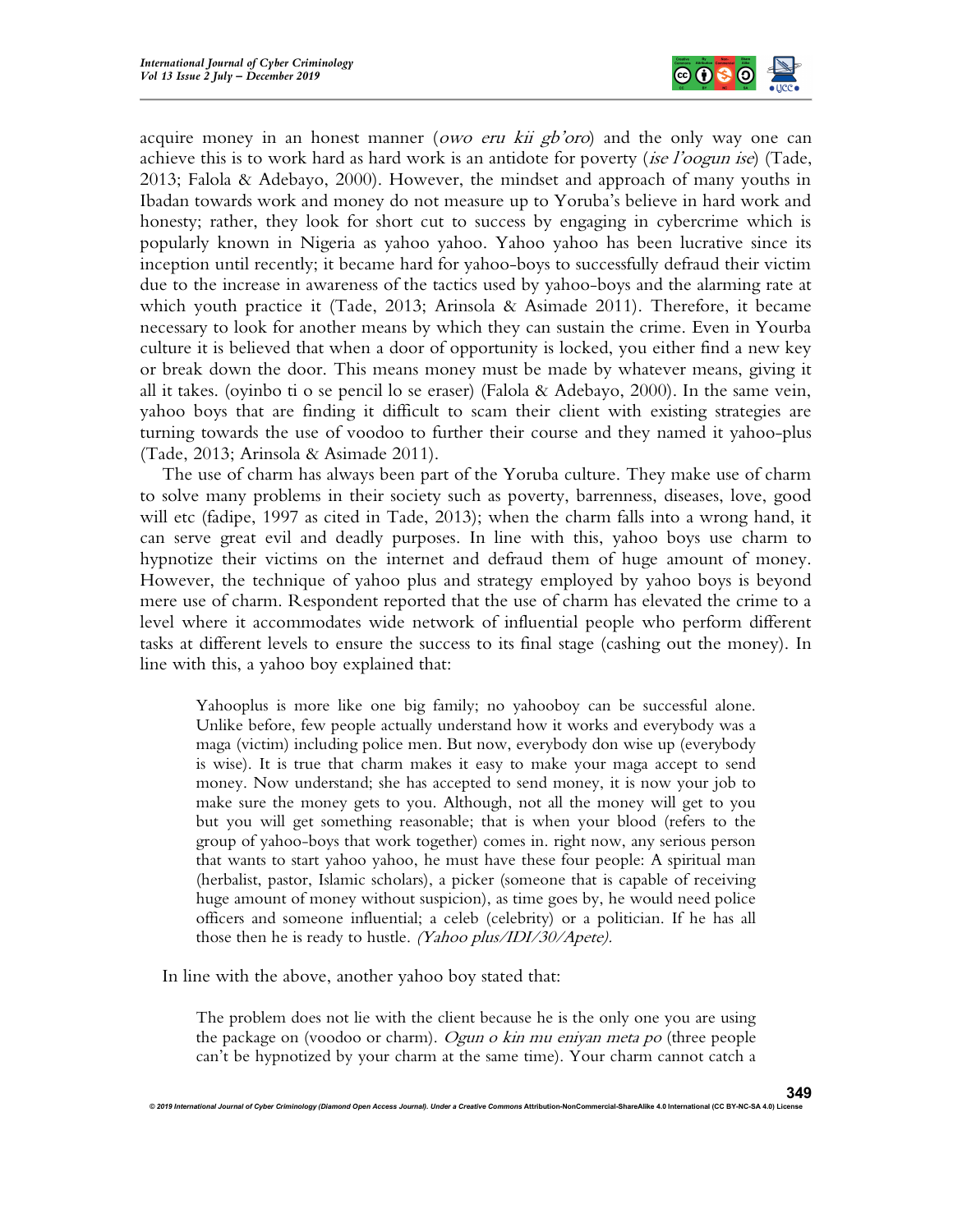prostitute for you; you need to understand how to persuade her so that she can help you manage your call and nude video especially if you are doing dating (online romance scam) those guys (victims) wants it real mhen (man). You need an app professional, someone that is sure and updated; he will provide all the necessary apps you need. The game is changing constantly, for instance, some app are used to protect your information from the police; some app are used to clone your number; there are plenty apps and I can't be saying them. You can't use charm for police because they don become babalawo (equating police to an herbalist). Awon olopa n'sin oju (police men are using charms on their eyes to recognize a yahoo boy by mere looking at people). Also, in dating, your awure (good will) does not guarantee that the client will send money to you. Based on passed (past) experience, they are very careful to avoid anything that has to do with cash. So, instead of demanding for cash, we demand for gift card, itunes card, Amazon card…there are different cards sha (and so on). Your client will have to go walmart, get the card you demanded and send them to you or she can snap the card number and send them to you so you need someone that can transform that card into money. Bros, in this journey, no one walks alone, you back are not secure so you need trusted allies to watch your back; people think yahoo plus is easy, and we are facing dangers every day. The hustle is real (Yahoo plus/IDI/27/Apete).

From the above, we can infer that the emergence of yahoo plus brought with it a problem that needed solution; a new opportunity for different people to participate indirectly and indirectly. Therefore, their technique is not limited to the services and tasks from the spiritualist<sup>3</sup>; they need help from variety of people. For instance, yahoo-boys are now trying as much as possible to avoid going to the bank to withdraw their money so they tell their client to turn the money into gift cards and then send the code of the gift card to them after which they can now exchange it into money through the help of people that are involved in the buying and selling of different gift cards in Ibadan. Those that are involved in a more advanced level of yahoo plus do receive extremely large amount of money and they can't use their account to collect it directly to avoid EFCC tailing them; so, they seek for the help of musicians and some influential business men to pick the money for them (receive the money into their account) after which they can share the money based on agreed percentage; this people are called pickers1.

 Some respondents also reported that police officers are constantly doing stop and search for anybody they suspect to be yahoo boy. The process of searching involves checking the smart phone of the yahoo-boy and any electronic device he has with him;

<sup>&</sup>lt;sup>3</sup> "Spiritualists, spiritual practitioners" and/or "mercantile native doctors" are concepts adopted in this article with ethnological and sociological dimensions. These concepts refer to collectivities of people who are believed to have supernatural powers to influence and determine consequences of human actions. Yahoo-plus boys/girls and many Nigeria believe that these people can hypnotize people and charm them to behave in ways they would ordinarily not behave. Thus, they are believed to provide supernatural powers to cyber criminals to defraud unsuspecting victims. This is a major part of Nigerian belief systems particularly in the context of study- Ibadan. ''Spiritual powers'', ''spiritual activities'' and ''spiritual influence'' actually all refer actions, influences and powers believed supernatural to hypnotize people to act against their wishes.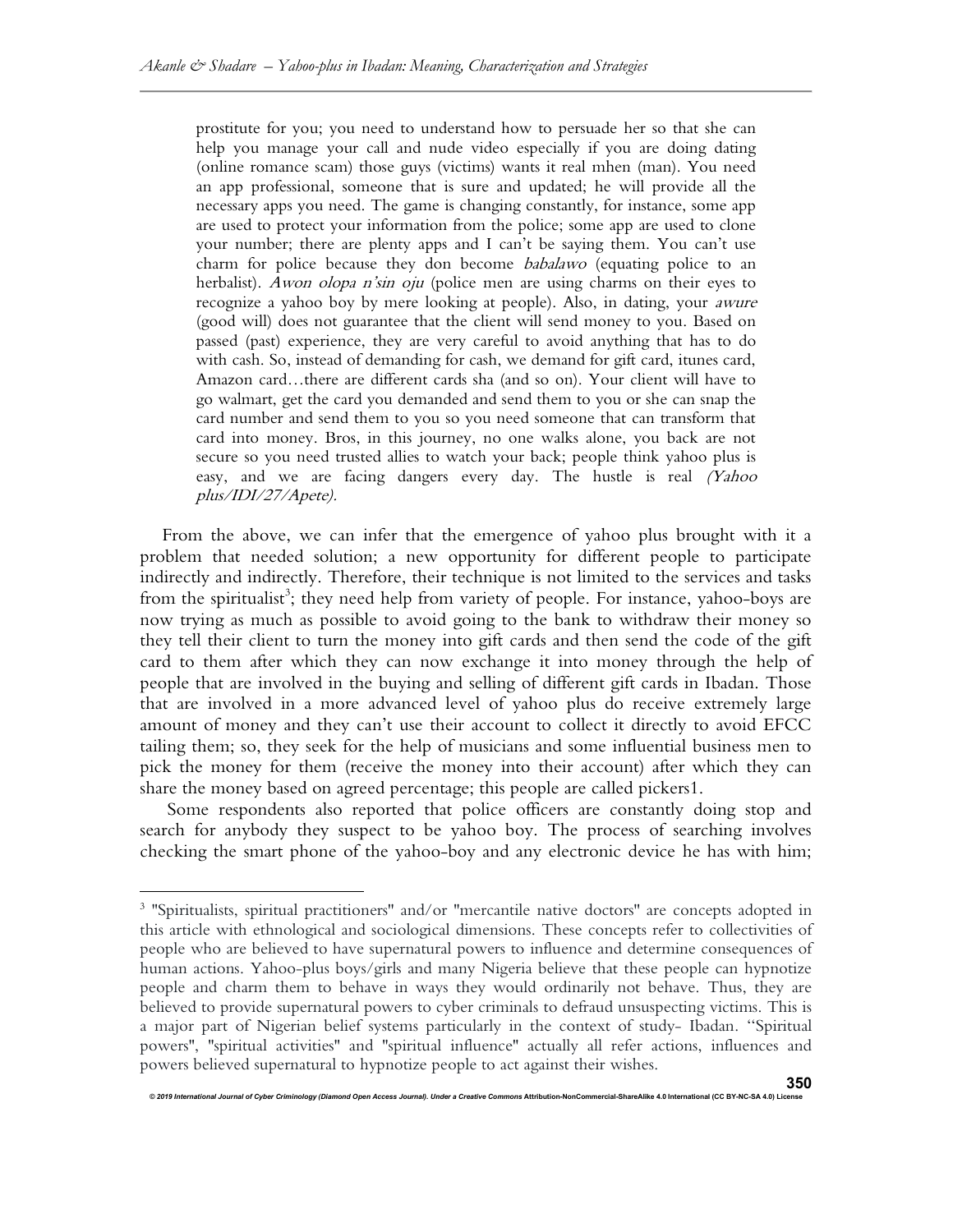

their aim is to find anything that can link the suspected person to the fraudulent act. Therefore, they need the help of top police officers that will keep them out of the troubles of police men. For those that does not have that opportunity, they try as much as possible to hide any information that can give them away, by using upgraded software. This software is often sold by software expert. Therefore, a yahoo-boy needs them desperately or risk being busted by the police officers. After connecting with the right people, a yahooboy can now determine which spiritualist to consult. With the aid of the spiritualist, he can now decide the type of charm he wishes to use. In the course of the interview, respondents pointed out three major spiritualists that help yahoo-boys with spiritual ingredients; Islam scholar, the pastors/ prophets and the native doctor. A yahooboy stated thus:

If you want to do yahooplus, it is either you go to *afa ti o gbona* (a powerful islam scholar), they are plenty in Ilorin. Some of them are hotter than herbalist and you need connection to get to them. You can also go to church especially cele, c and s (white garment church). Those ones can also do it for you, sometimes they can give you candles or some ingredient like oil and you will have to pay them. Finally, you can go to babalawo (native doctor); those ones are many in Ijebu, Ofa, ede, illesha (yahooboy/IDI/24/Ajibode)

When asked about the different types of charm and how they can be done, the respondents reported that the numbers of charm cannot be determined. The spiritual doctors give charm according to the victim's request and the after consulting the deity. Although one cannot determine all the types of charms yahooboys use to hypnotize their victim, nonetheless, there are major and common ones mentioned by the respondent according to their level of potency.

A yahoo boy explained that:

I don't do babalawo but I know how the shit works (I know how yahoo plus works); you know the ones you know because they were caught and reported. There are so many despicable things that are being done, unimaginable things; in fact bro the fact that you cannot count the number of unimaginable things in this country that can be done to yourself or to other people, spiritually or physically that same way you can't know the types of charms. In my experience, we can't list them but we can categorize them. We have the extreme dangerous charms that require the death of human or directly using human part once and for all, that is *oshole* (if you do this one, you won't hustle to find client; your client is automatic), the other category is *afose* (yahoo boys don't use that a lot anymore. Afose will never help you to come across a good client, in fact, it is just as if you are doing yahoo without plus. It is only useful if you already have a client who refuses to send you money, then you can use afose to command the money from the person. Guy, nobody is ready to go through that stress of looking for a client and yet fear won't make most people do oshole; so, most of the yahoo plus fall under this third category. In this category, you don't kill people or have anybody's death on your head but you use their *asiki* (glory). This category involves performing various activities as directed by the baba and the power of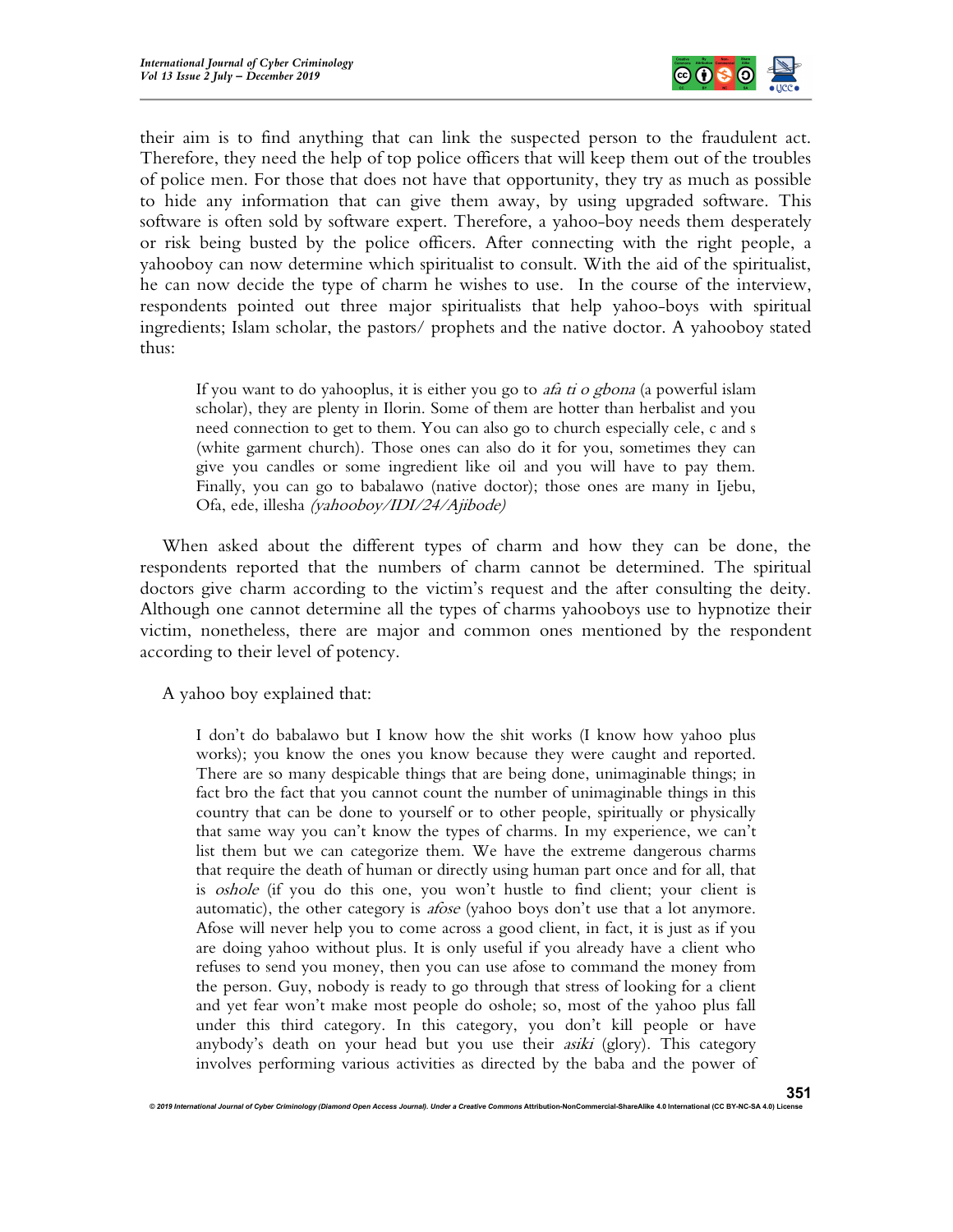your charm is determined by the amount of the money you use to buy it. Therefore, it is in levels which means you can do the one of 1k (one thousand naira) and as high as 200K (two hundred thousand naira). The baba will do some things on you, you might be required to eat some concussions, he can put *gbere* (incisions) on your dick (penis), they might use something to cover you for days in baba's house; anything they do is according to the amount you paid and the level you paid for. When you are done with the ritual processes, some activities will follow; this activity is a sort of activation and it is usually the final stage. You see, every money ritual requires *ajioo* (the human spirit) to become potent. The various activity includes and are more than (the activities include but are not limited to) having sex with a lady, making a woman happy, dashing out money, eating feces of human being, barking like a dog, sleeping with mad women, sleeping with children, sleeping with invalids; it can be *abino*, *abuke* (someone with hunch back), using handkerchief to rub a lady's *punani* (virginal) after sex, have sex with your cousin, sleep with an old woman etc. as I said earlier they are many as much as all the imaginable things you are yet to know, the ones we know are the ones that leaked out through repercussions, girlfriends, family members, friends etc (Yahoo boy/IDI/male/28/ Ring-road)

Giving his approach, another yahoo boy stated that:

In yahooplus, my eleda and ori (my spiritual being and my head) is different from yours and when the ifa (oracle or deity) is consulted, it demands different things from different people. There is no limitation to what it can demand. What works for me may not work for another person or may work better for another person. Normally, me I don't do jazz (I dont use voodoo), my own is pure luck and hardwork. But I will tell you something, doing jazz is like trade by batter; there are no rules. As you don't follow a particular pattern to choose and ask for the amount of money and potency you want, that is how there is no rule when something is asked in the exchange for your request. The main types of jazz are oshole tutu, oshole agba, Atupa onigun meje, Afose, Olugbohun. The jaz are not limited to this but these are the ones we have heard of so far and we have seen them it is just that I no get mind (I am not courageous enough). Oshole tutu and oshole agba, makes use of human; oshole tutu is the most potent as far as I am concerned, Atupa makes use of animal concussion and other ingredient, you will be given 7 candles together with the concussion; at night you will surround yourself with the candles and sit in the middle then you will have to eat and finish the concussion before the candle burns out. If you are successful, you will be given other directions to renew your jazz and also things that can spoil it. (yahooplus/IDI/male/28/Apete).

From the above we can infer that charms are in different levels and require different things. The categories and types of charms being used is quite broad, it is more than afose, ase, and gbere (Tade 2013; Aransiola & asindemade, 2008), which we have seen in previous literature. The major types of charm they listed are 'Oshole tutu', 'oshole agba', 'Atupa onigunmerindin ni ogun'. They further explained that most yahoo-boy don't necessarily know the name or understand the processes of preparation of the charm that was given to them by the spiritual doctor. They simply call it level (a code name when

© 2019 International Journal of Cyber Criminology (Diamond Open Access Journal). Under a Creative Commons Attribution-NonCommercial-ShareAlike 4.0 Interna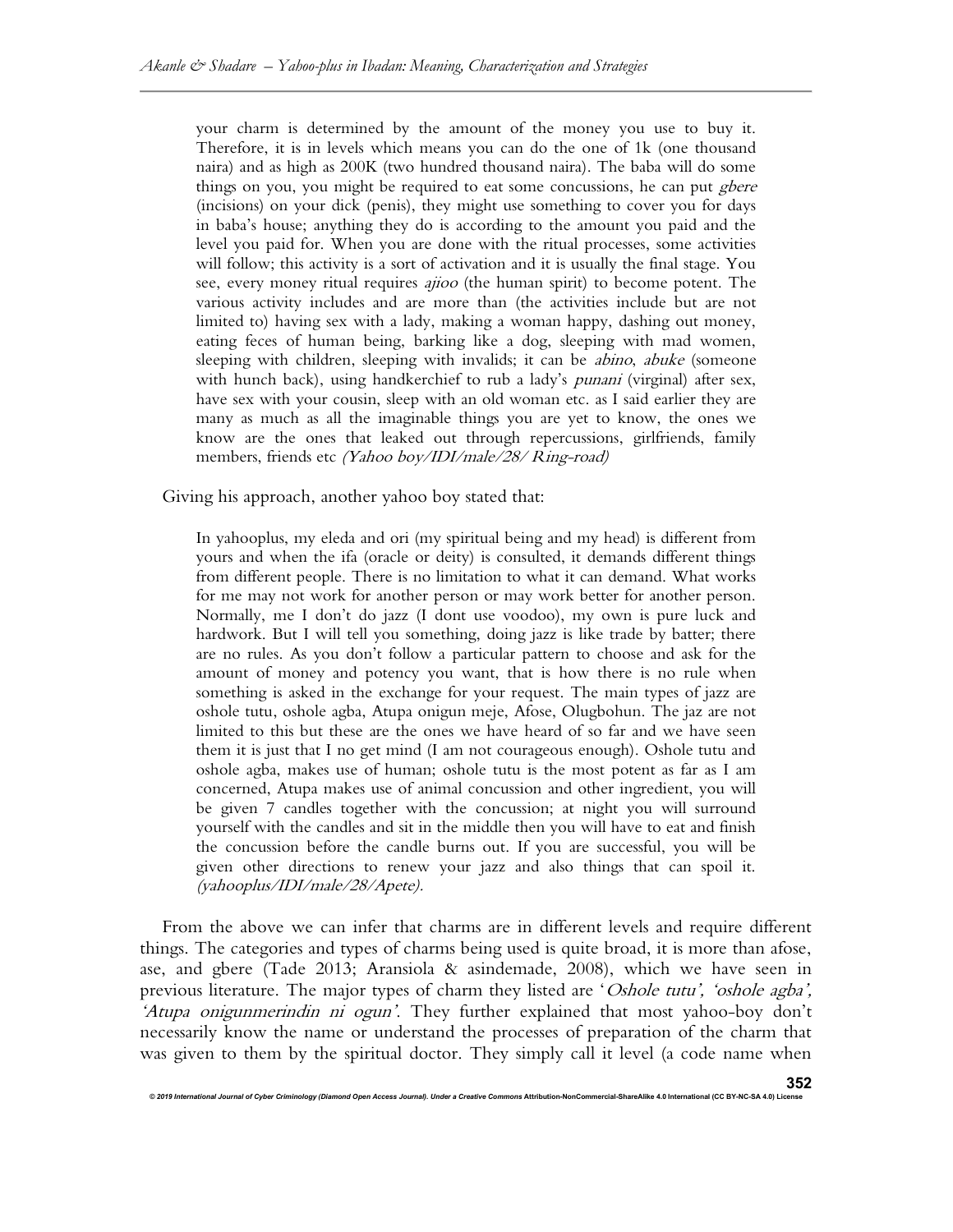

discussing about charm among friends) and the reason is because the amount a yahoo boy pays for a particular charm determines the ritual ingredient and the activities needed to activate the charm. Therefore, the types and technique of charms is limited and can't be determined. Also, some respondents explained that a yahoo boy does not always need their victim to be physically present before they can use them for ritual:

There is a new trend on instagram and facebook, where some celebrities and rich people look for ways to dash out money, they can tell you to do some very simple task and they will choose the number of people to dash money for that day, some will dash out money in form of recharge cards; I tell you they are using people's head and glory but since it is on social media, nobody is cautious, they keep worshiping them and following all their post and you know, using people is a very long process and it is not obvious. In fact, you will feel normal but spiritually, you are empty *(Male respondent/IDI/25/Ringroad)*.

Using people via social media is possible; just the way the yahoo-boy hypnotize their client online, people are also being used through social media to activate different charms. The yahooboys do this inform of charity and free money. However, some respondents claimed that yahoo-plus is different from blood-money or money-ritual. They explained that any spiritual act that involves death or shedding of blood is not yahoo-plus. Giving his view, a respondent stated that:

Yahoo-plus is yahoo-plus, there is nothing like yahoo plus plus or whatever you call it. Once you kill anyone, you are no longer doing yahoo-plus. People that do blood money are not often paid by real or living client; they don't even hustle like we do. All they do is sit and relax while the spirit of the person they killed will bring money to them. Incidents of money ritual have been known for a very long time but nowadays they disguise as yahoo-boys. (Yahooplus/IDI/male/28/ Ring-road).

In complement, another respondent asserted thus:

People do talk about oshole and atupa; well some yahoo boys do them but I don't really see those ones as yahoo plus again, I see those ones as ogun owo (blood money/ money ritual). Yahoo plus are not murderer(s), we don't kill people. Even ladies do surrender their selves to be used by their boyfriend because they know that we only use their asiki (good luck). In fact, those people doing jazz like oshole, I can guarantee you that it is not an ordinary client that is wiring money to their account; it is the spirit of the person that they used that will be bringing money for them. All they do is to type anything on their laptop and the spirit will send money them. Often time they receive money from people that does not have a valid picture or history on face book *(Yahoo plus/IDI/male/25/ Ajibode)*.

Most of the respondent gave the same explanation and also differentiated yahoo plus from money rituals. They explained that they usually sweat and work hard for the money they get and they interact with the client that is giving them money months before the money is sent unlike those that don't get to interact with any client, rather they receive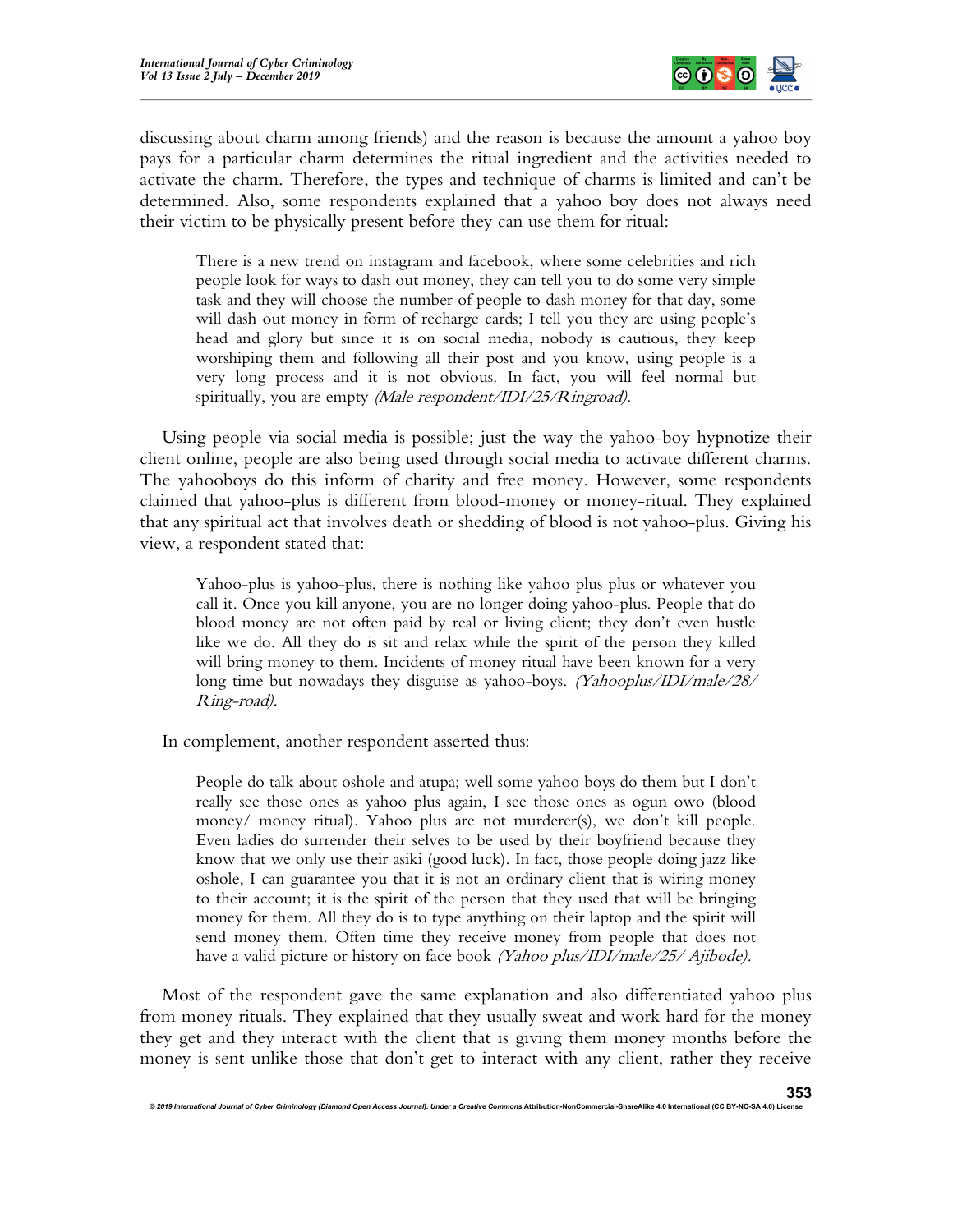money from unknown spirit or turn people into bags of money. In contrast, a respondent that claimed to be involved in yahooplus before he repented stated that:

All yahoo plus involve the use of human directly or indirectly, in whole or in part. I have some friends that told me how they used human part for the purpose of jazz and some other people have been caught in the act of using human part for ritual purposes. Most of these yahoo-boys pay for a particular charm but they did not know that some part of human were purchased by the herbalist and was used to prepare the charm and transformed into soap for them. In fact I was told by the herbalist that used to do charm for me that the ring given to me has been soaked in blood for seven days and I must use it to shake my friends in other to use their glory and if I don't do it I will run mad. Most yahoo boys don't get the opportunity to know how their charm was prepared because they follow friends who have done it before and they asked the herbalist to do the same thing for them so, there is no need explaining again. So, most times they are usually ignorant of what they are getting into. Most of the yahoo-plus involves bloodshed (Male respondent/IDI/27/Ajibode).

This finding supports the findings of Aransiola and Asindemade 2008 that there are different level of yahoo plus; we have yahoo plus plus which is a higher level and yahoo plus plus plus which involves the shedding of blood for the purpose of ritual and using human part. Also, Jawando and Ademuson, (2018) found out that commercial motorcycle operators in Ibadan are becoming dangerous everyday due to the way they kidnap innocent people for the purpose of money ritual and selling their parts.

## 3. The Role of Female in Yahoo Plus

In this aspect, there is a large gap left uncovered; so many people have consciously and unconsciously attributed yahoo plus to yahoo-boys alone. They strongly hold on to the false consciousness the name yahooboy have created in their mind ignoring the fact that ladies directly and indirectly play major roles in yahoo plus. It was reported by some of the respondents that ladies serve as partners to yahooboys; they work with yahoo boys especially the ones that are involved in online romance scam to keep the conversation real with the victim until the yahoo boys is able to fully hypnotize the victim. They perform roles like picking voice calls and video calls for the yahoo boys. A respondent said:

Girls are important especially when you are doing dating (online romance scam) and you pretend like a female (take on the role of a female) to deceive your client. You need a lady to appear legit to your client, she will be the one to send pictures to the client, pick his call on your behalf and do video call with him. If you can't find a girl willing to do this, you will keep giving excuses that you can't talk to him and you can't do video calls with him and he will start suspecting you (yahoo boy/ IDI/male/25/Ring-road)

Apart from being and partners to yahoo-boys, ladies are important instrument in the process of making different types of charms and activating them. Information gathered during interview with the respondents did not clearly state a concrete reason why girls are always used for making charms. However, some respondent explained that most girls fall

© 2019 International Journal of Cyber Criminology (Diamond Open Access Journal). Under a Creative Commons Attribution-NonCommercial-ShareAlike 4.0 International (CC BY-NC-SA 4.0) L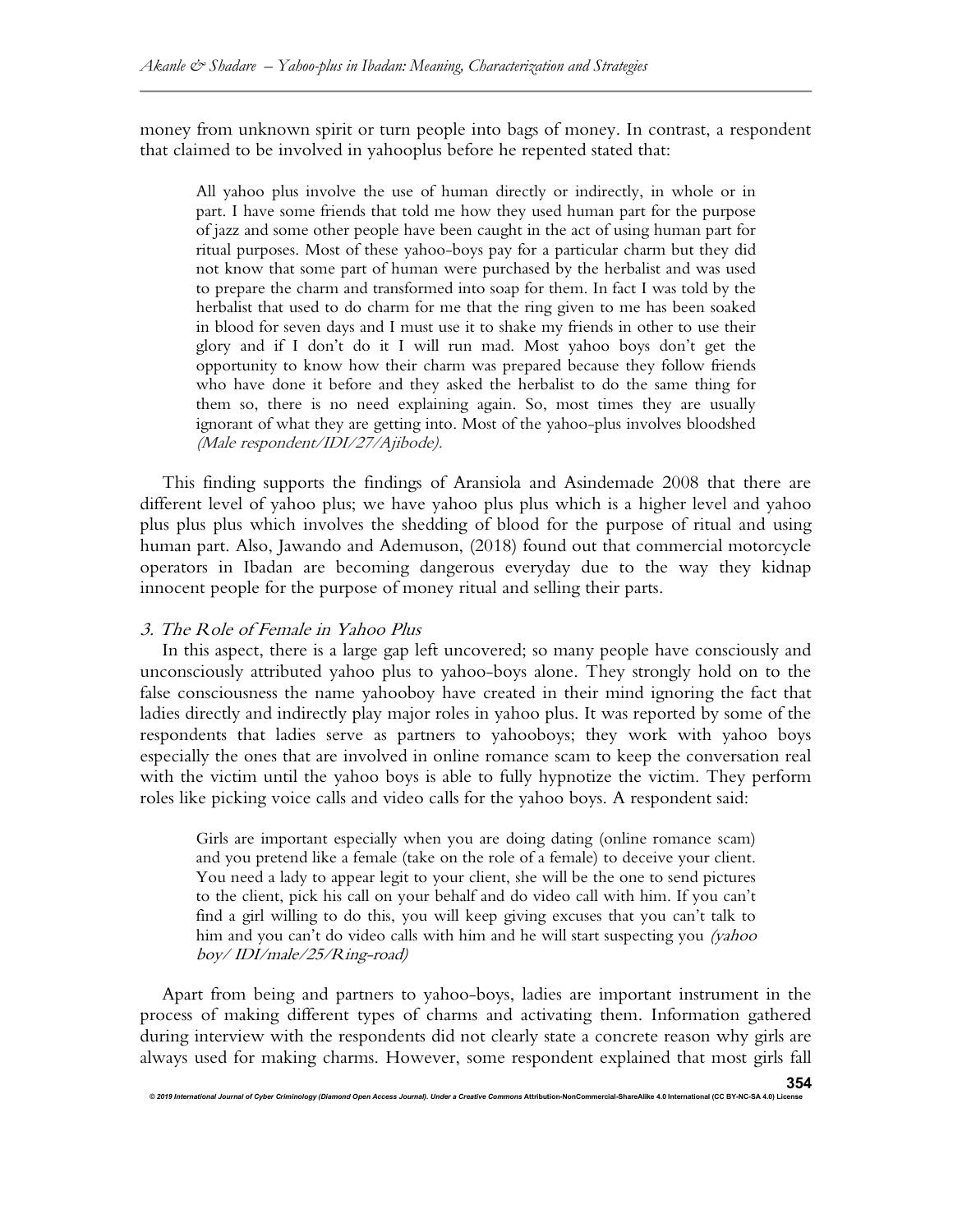

into the hands of yahoo boys because of their insatiable greed and urge to possess material things at the expense of their destiny. Also, the new trick yahoo boys employ to get ladies is giving them roles to play in order to make them feel among. Giving his view, he stated that:

As far as I am concerned, yahoo boys use both male and female; but the fact is that it is easy to get closer romantically to the female and brainwash them. When the specific person the yahoo boy need is a male, he will find a trick but it is often difficult especially for male friends that knows the person is doing yahoo. But just buy few gift (gifts) for the female then she becomes crazy in love. She can even leave her boyfriend because of you. Another trick used to getting the ladies is giving them a role to play while using them secretly. Once you make them feel they are involved and they are working to earn their money, they will trust you and loose guard. Money has a lot of power to get any girl (yahoo boy/IDI/23/Ajibode).

Another respondent stated that:

All yahoo boys use human being even though they lie about it. For any spiritual contact to occur there must be blood. The people that produces blood the most are ladies, especially while they are in the menstrual period. Also, yoruba believes that sex has power and during sex, all sort of spiritual things happens and money ritual involves covenant therefore sexual intercourse with ladies are important. There is another popular culture in Yoruba land that the destiny of a man is attached to a woman. Spiritually, a woman can make a man rich or poor. Therefore, ladies are the most important product of charm (male respondent/IDI/28/Ajibode)

This above narrative support Tade, (2013) that female companions or girlfriends often volunteer to be used by their boyfriends as a channel in the bewitchment process of the victim. However, not all ladies will agree to be used by their boyfriends but it doesn't change the fact that they are very important in the process of the charm (like an activator of the charm). Therefore, most yahoo boys find other means to get ladies at all cost; the respondents reported ladies are often used as partners in crime to give them the illusion that they are working for the money meanwhile, they are being used indirectly as a catalyst to their various charm. Some respondent also explained that commercial sex workers are the most difficult to use. Due to the nature and risk associated with their business, they are ever prepared to face whatever serves as a threat by protecting themselves with different charms. Therefore, innocent ladies are the ones that usually fall victims for this kind of trick. Ladies are also involved directly in cybercrime; some respondent explained that ladies are mostly involved in online romance scam but they are not sure if they add spiritual ingredient like the yahoo-boys do.

## Conclusion

It can be submitted that the technique of yahoo-plus is more than the usage of charms and hypnotizing clients online. Due to the awareness of the activities of yahoo boys and their inability to successfully hypnotize the security operatives, yahoo plus now involves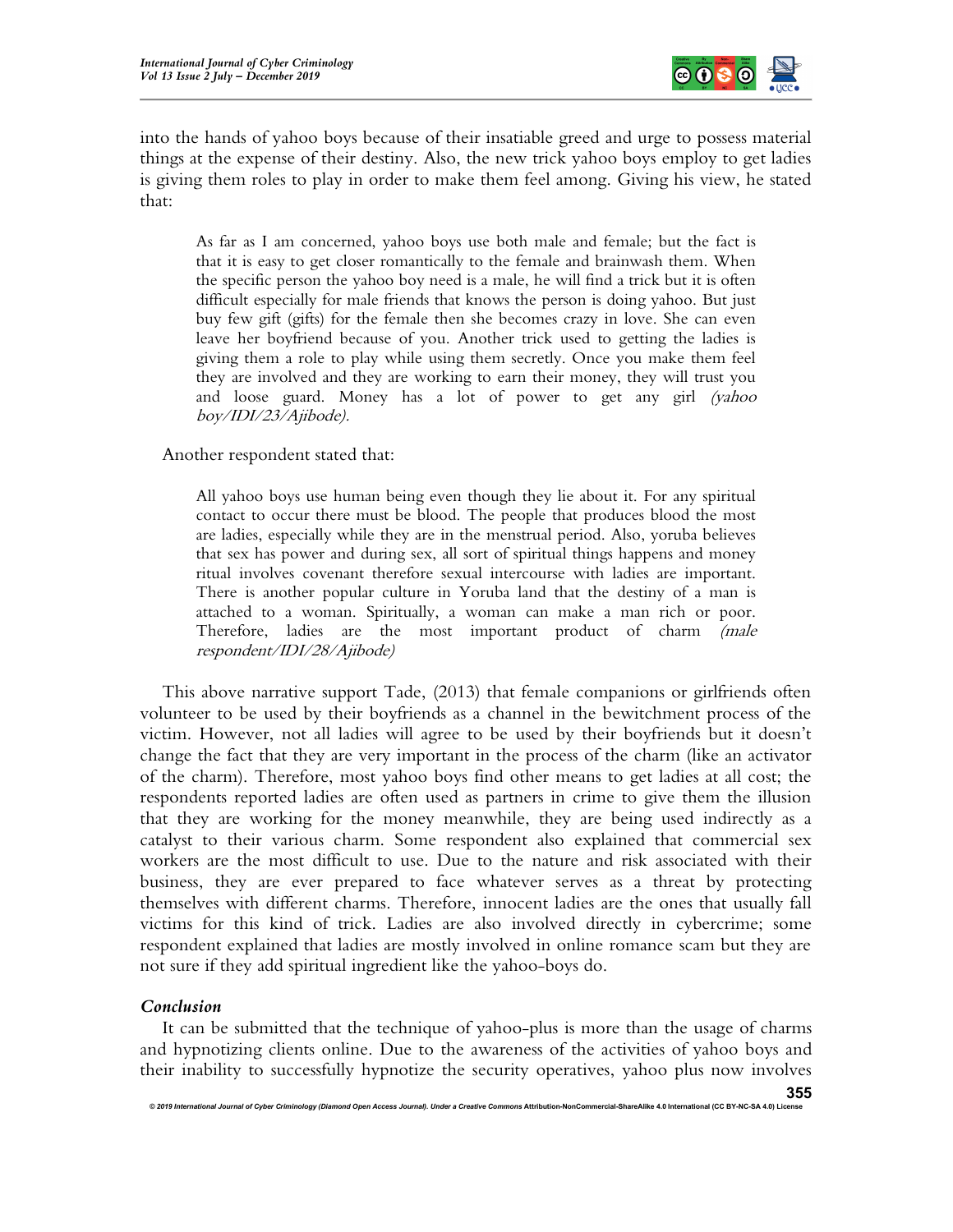wide participation of highly skilled people and influential people who plays important roles to ensure the smooth running of their fraudulent activities. These people include but are not limited to: application and software developers, hackers, pickers, Gift card buyers and sellers and so on. It can also be summited that the charms used in yahoo plus are not limited to 'Afose', 'Ase' and 'Gbere'. Some other types of charm were discovered; 'oshole tutu', 'Oshole Agba', 'Atupa Onigun Meje'. Also, it was discovered that one cannot determine the types and names of charm that exists. Therefore, for convenience among themselves, some call it 'level' and some call it 'Ise' (this literally mean work). The potency and the task one will be asked to perform for the Ise or level is equivalent to the amount of money he pays for it.

Yahoo-plus is not limited to male alone; ladies also have roles to perform. Ladies serves as catalyst to various charms due to their spiritual and physical nature. Ladies serve as partners to the yahoo-boys; they help the yahooboys to pick calls, make video calls and manage their fake social media to make it look real. Importantly, ladies are also involved directly in yahoo-yahoo, basically, the online romance scam. However there hasn't been any case where ladies are caught doing yahoo-plus and no respondent reported it.

## Areas for Future Research and Limitations

© 2019 International Journal of Cyber Criminology (Diamond Open Access Journal). Under a Creative Comr

Based on findings from the study that informed this article, future researches should focus more on nationally representative sample. Multicounty studies are also needed as the current study was based on exploratory research design, it is ethnographic, purely qualitative and contextually based on a city's experiences.

## References

Abdul-Rasheed, S. L. (2017). Parental Socio-Economic Status and E-crime among the Undergraduate Students of Universities in South-West of Nigeria. Iranian Journal of Social Sciences and Humanities Research, <sup>5</sup>(3), 32-40.

Adeniran, A. I. (2008). The Internet and Emergence of Yahoo-boys sub-Culture in Nigeria. International Journal of Cyber-Criminology, 2(2), 368-381.

- Adesina, O. S. (2017). Cybercrime and Poverty in Nigeria. Canadian Social Science, <sup>13</sup>(4), 19-29.
- Adomi, E. E., & Igun, S. E. (2008). Combating cyber crime in Nigeria. The Electronic Library, 26(5), 716-725.
- Akanle, O., Adesina, J., & Akarah, P. (2016). Towards human dignity and the internet: The cybercrime (yahoo yahoo) phenomenon in Nigeria. African Journal of Science, Technology, Innovation and Development, 8(2), 213-220.
- Aransiola, J. O., & S. O. Asindemade. (2011). Understanding cybercrime perpetrators and the strategies they employ in Nigeria. Cyberpsychology, Behavior, and Social Networking, <sup>14</sup>(12), 759–763.
- Esharenana E., Adomi E. E., & Igun, S. E. (2008). Combating cybercrime in Nigeria. The Electronic library, 26(5), 716-725.
- Ojedokun, U. A., & Eraye, M. C. (2012). Socioeconomic lifestyles of the yahoo-boys: A study of perceptions of university students in Nigeria. International Journal of Cyber Criminology, 6(2), 1001.